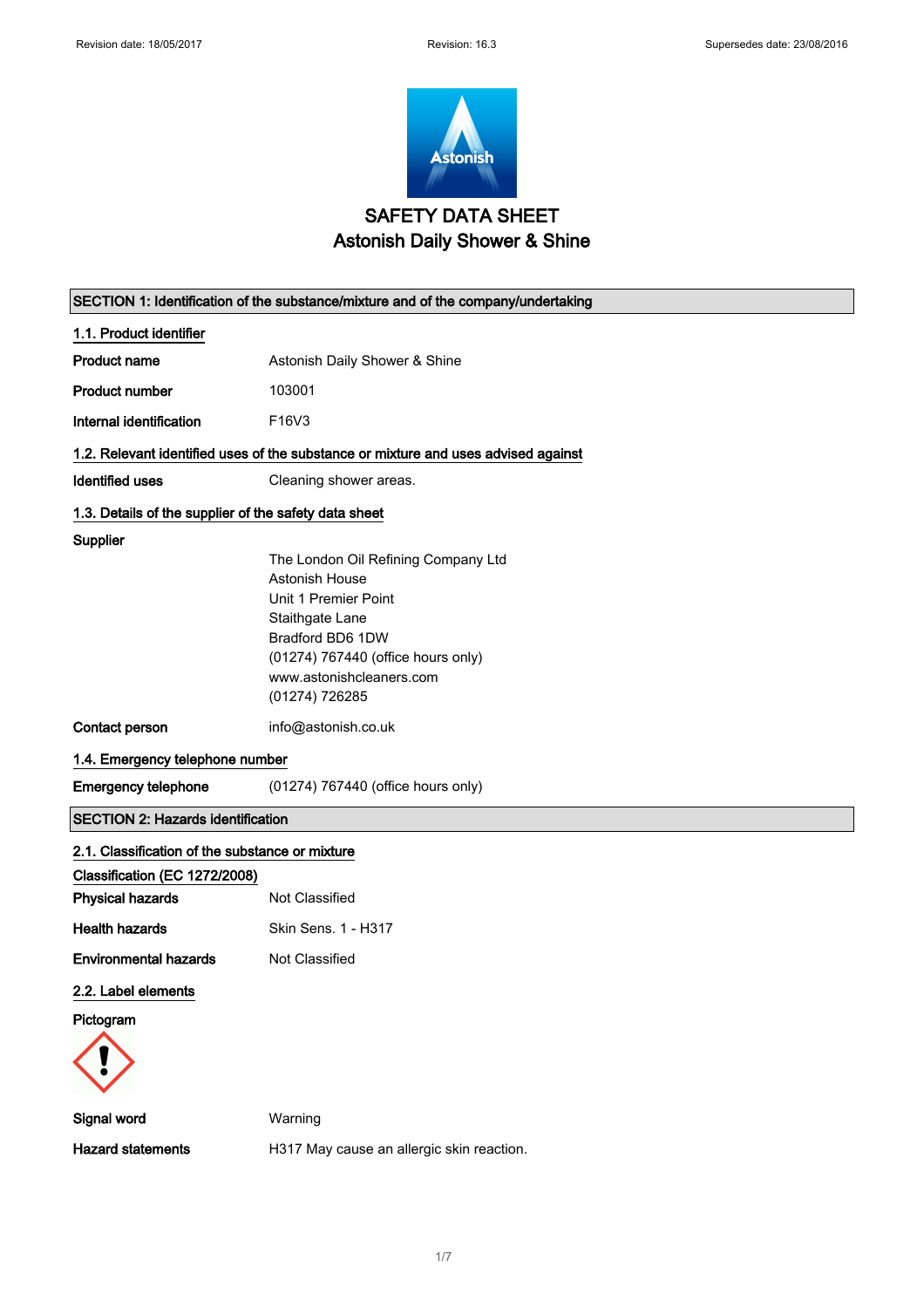| <b>Precautionary statements</b> | P101 If medical advice is needed, have product container or label at hand.<br>P102 Keep out of reach of children.<br>P103 Read label before use.<br>P280 Wear protective gloves.<br>P261 Avoid breathing spray.<br>P302+P352 IF ON SKIN: Wash with plenty of water.<br>P333+P313 If skin irritation or rash occurs: Get medical advice/attention. |
|---------------------------------|---------------------------------------------------------------------------------------------------------------------------------------------------------------------------------------------------------------------------------------------------------------------------------------------------------------------------------------------------|
| Contains                        | ((Chloro)methylisothiazolinone & Methyllisothiazolinone                                                                                                                                                                                                                                                                                           |
| <b>Additional Labelling</b>     |                                                                                                                                                                                                                                                                                                                                                   |
| Detergent labelling             | <5% non-ionic surfactants, <5% perfumes, Contains reaction mass of: 5-chloro-2-methyl-4-<br>iso-thiazolin-3-one and 2-methyl-2H-isothiazol-3-one                                                                                                                                                                                                  |

### 2.3. Other hazards

Not known.

|  | <b>SECTION 3: Composition/information on ingredients</b> |  |
|--|----------------------------------------------------------|--|
|--|----------------------------------------------------------|--|

### 3.2. Mixtures

| Tetrasodium N,N-bis(carboxylatomethyl)-L-glutamate      |                           | 1%                                                   |    |
|---------------------------------------------------------|---------------------------|------------------------------------------------------|----|
| CAS number: 51981-21-6                                  | EC number: 257-573-7      | REACH registration number: 01-<br>2119493601-38-0000 |    |
| Classification<br>Not Classified                        |                           |                                                      |    |
|                                                         |                           |                                                      |    |
| <b>Citric Acid Monohydrate</b>                          |                           |                                                      | 1% |
| CAS number: 5949-29-1                                   | EC number: 201-069-1      |                                                      |    |
| Classification                                          |                           | Classification (67/548/EEC or 1999/45/EC)            |    |
| Eye Irrit. 2 - H319                                     | Xi; R36                   |                                                      |    |
| ((Chloro)methylisothiazolinone & Methyllisothiazolinone |                           |                                                      | 1% |
| CAS number: 55965-84-9                                  | EC number: 611-341-5      |                                                      |    |
| M factor (Acute) = $10$                                 | M factor (Chronic) = $10$ |                                                      |    |
| Classification                                          |                           | Classification (67/548/EEC or 1999/45/EC)            |    |
| Acute Tox. 3 - H301                                     |                           | T; R23/24/25. C; R34. N; R50/53. R43                 |    |
| Acute Tox. 3 - H311                                     |                           |                                                      |    |
| Acute Tox. 3 - H331                                     |                           |                                                      |    |
| Skin Corr. 1B - H314                                    |                           |                                                      |    |
| Skin Sens. 1A - H317                                    |                           |                                                      |    |
| Aquatic Acute 1 - H400                                  |                           |                                                      |    |
|                                                         |                           |                                                      |    |
| Aquatic Chronic 1 - H410                                |                           |                                                      |    |

The Full Text for all R-Phrases and Hazard Statements are Displayed in Section 16.

# SECTION 4: First aid measures

### 4.1. Description of first aid measures

Inhalation Remove exposure and give water to drink if mouth irritation experienced. Seek medical advice if recovery not rapid.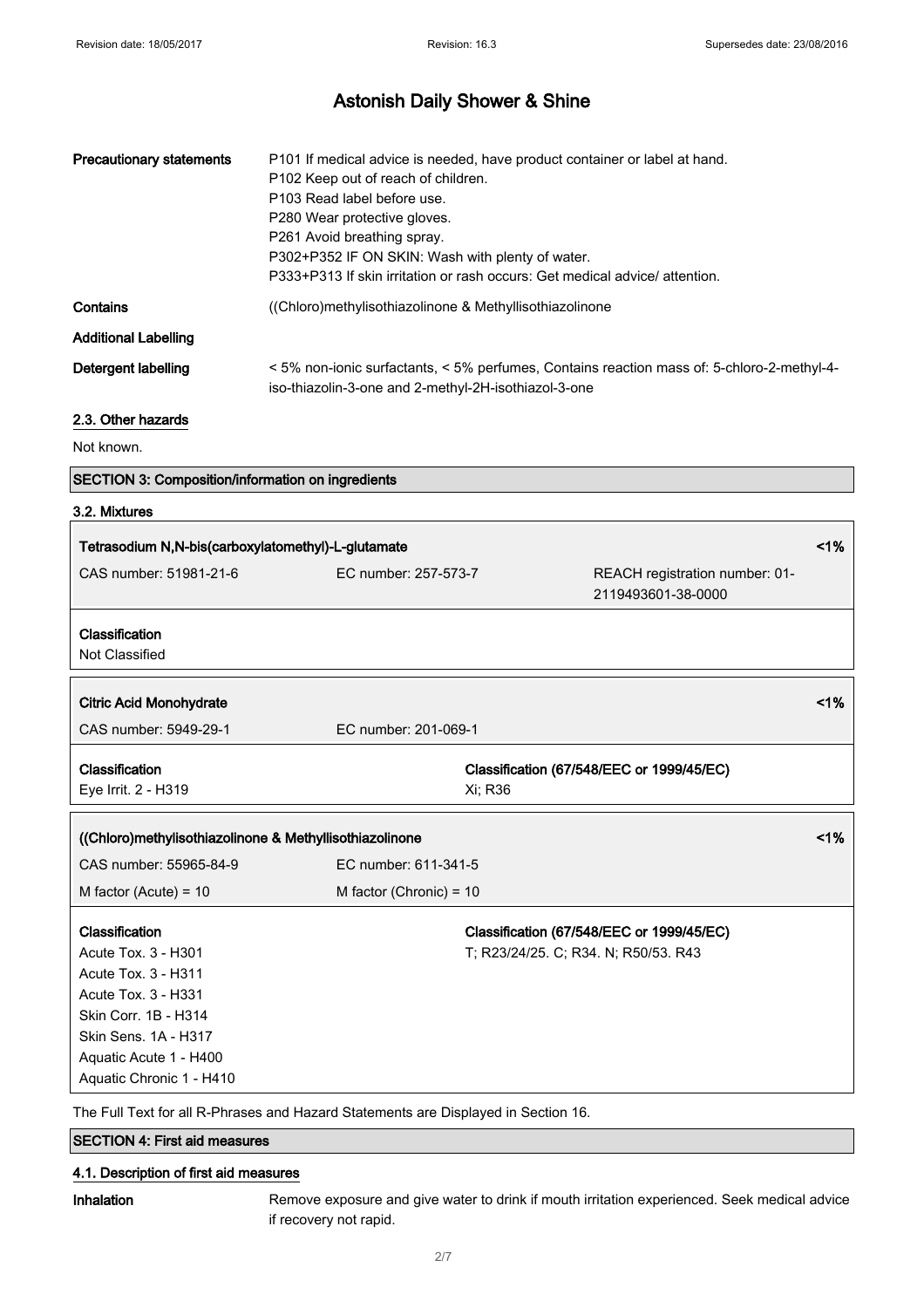| Ingestion                                                  | Drink water. If symptoms persist seek medical advice.                                                                                                             |
|------------------------------------------------------------|-------------------------------------------------------------------------------------------------------------------------------------------------------------------|
| <b>Skin contact</b>                                        | Wash skin thoroughly with soap and water. Take off contaminated clothing and wash it before<br>reuse. Get medical attention if irritation persists after washing. |
| Eye contact                                                | Rinse thoroughly with water for several minutes. If symptoms persist seek medical advice.                                                                         |
|                                                            | 4.2. Most important symptoms and effects, both acute and delayed                                                                                                  |
| Inhalation                                                 | Possible mild irritation of breathing passage and possible mouth irritation.                                                                                      |
| Ingestion                                                  | Possible mild stomach upset and mild soreness of mouth.                                                                                                           |
| <b>Skin contact</b>                                        | Causes skin irritation.                                                                                                                                           |
| Eye contact                                                | Possible mild irritation, redness and soreness.                                                                                                                   |
|                                                            | 4.3. Indication of any immediate medical attention and special treatment needed                                                                                   |
| Notes for the doctor                                       | No data avaliable                                                                                                                                                 |
| <b>Specific treatments</b>                                 | No data available.                                                                                                                                                |
| <b>SECTION 5: Firefighting measures</b>                    |                                                                                                                                                                   |
| 5.1. Extinguishing media                                   |                                                                                                                                                                   |
| Suitable extinguishing media                               | Use extinguisher suitable to cause of fire.                                                                                                                       |
| 5.2. Special hazards arising from the substance or mixture |                                                                                                                                                                   |
| Specific hazards                                           | Product does not support combustion, minimal fire hazard. Minimal quantities of oxides of<br>carbon may be produced.                                              |
| 5.3. Advice for firefighters                               |                                                                                                                                                                   |
| Protective actions during<br>firefighting                  | Use protection suitable to cause of fire.                                                                                                                         |
| <b>SECTION 6: Accidental release measures</b>              |                                                                                                                                                                   |
|                                                            | 6.1. Personal precautions, protective equipment and emergency procedures                                                                                          |
| <b>Personal precautions</b>                                | Avoid contact with skin and eyes.                                                                                                                                 |
| 6.2. Environmental precautions                             |                                                                                                                                                                   |
| <b>Environmental precautions</b>                           | Product is intended to be rinsed away to sewer after use. For bigger spillages non-household<br>spillages prevent entry into sewer or drains.                     |
| 6.3. Methods and material for containment and cleaning up  |                                                                                                                                                                   |
| Methods for cleaning up                                    | Absorb household spillages with e.g kitchen roll and dispose of in bin. Wipe affected area<br>clean with a damp cloth.                                            |
| 6.4. Reference to other sections                           |                                                                                                                                                                   |
| Reference to other sections                                | None                                                                                                                                                              |
| <b>SECTION 7: Handling and storage</b>                     |                                                                                                                                                                   |
| 7.1. Precautions for safe handling                         |                                                                                                                                                                   |
| <b>Usage precautions</b>                                   | Use as instructed on label. Avoid breathing spray. Point spray away from face. Avoid contact<br>with skin.                                                        |
|                                                            | 7.2. Conditions for safe storage, including any incompatibilities                                                                                                 |
| <b>Storage precautions</b>                                 | Store in ambient conditions. Keep out of the reach of children.                                                                                                   |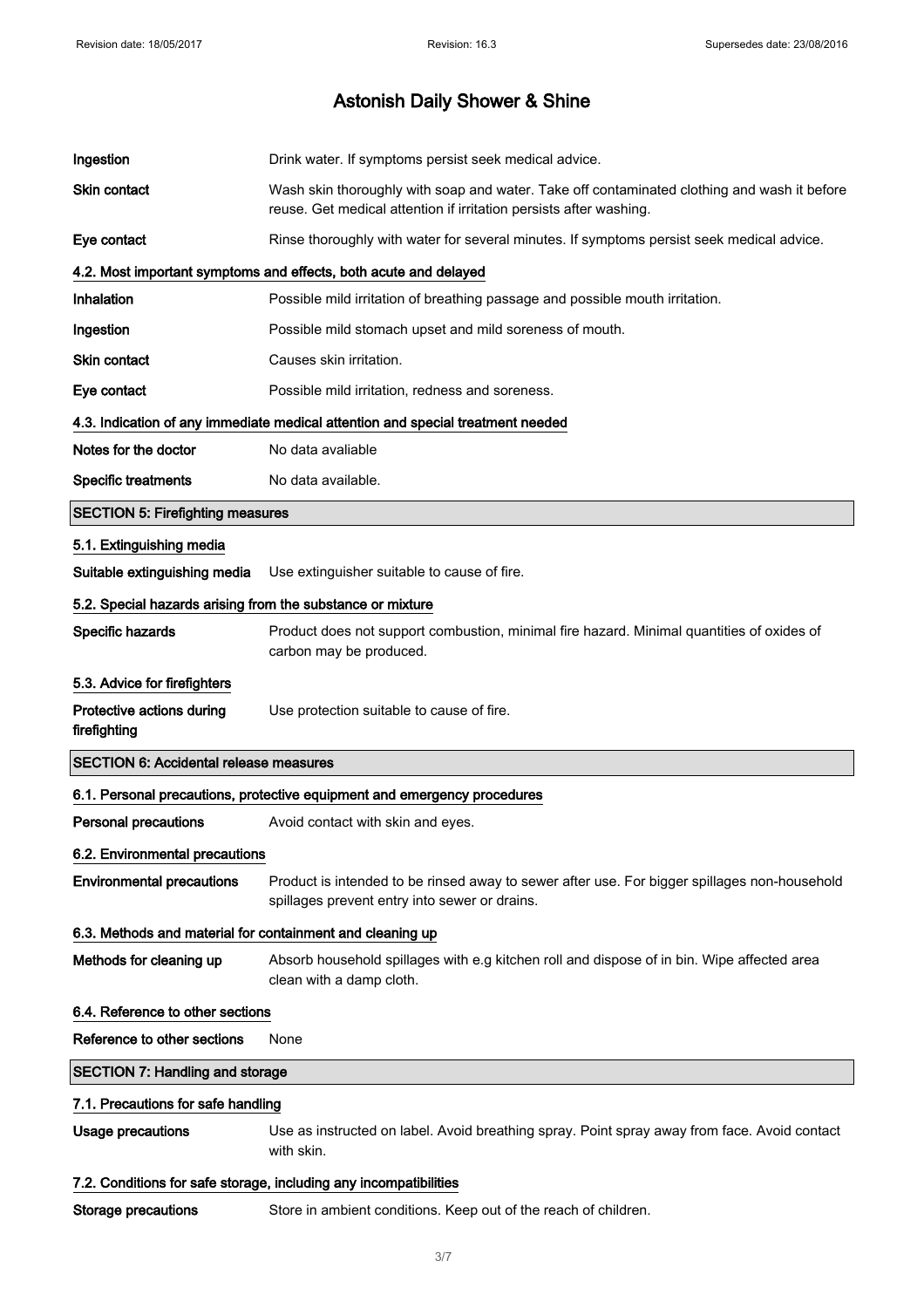| 7.3. Specific end use(s)                                |                                                                                                                                                                                                                                                                                                                                                                                                                                                                                                        |
|---------------------------------------------------------|--------------------------------------------------------------------------------------------------------------------------------------------------------------------------------------------------------------------------------------------------------------------------------------------------------------------------------------------------------------------------------------------------------------------------------------------------------------------------------------------------------|
| Specific end use(s)                                     | The identified uses for this product are detailed in Section 1.2.                                                                                                                                                                                                                                                                                                                                                                                                                                      |
| <b>SECTION 8: Exposure Controls/personal protection</b> |                                                                                                                                                                                                                                                                                                                                                                                                                                                                                                        |
| 8.1. Control parameters                                 |                                                                                                                                                                                                                                                                                                                                                                                                                                                                                                        |
|                                                         | Tetrasodium N,N-bis(carboxylatomethyl)-L-glutamate (CAS: 51981-21-6)                                                                                                                                                                                                                                                                                                                                                                                                                                   |
| <b>DNEL</b>                                             | Workers - Inhalation; Short term systemic effects: 55 mg/m <sup>3</sup><br>Workers - Inhalation; Short term local effects: 55 mg/m <sup>3</sup><br>Workers - Inhalation; Long term systemic effects: 7.3 mg/m <sup>3</sup><br>Workers - Dermal; Long term systemic effects: 15000 mg/kg/day<br>Consumer - Inhalation; Long term systemic effects: 1.8 mg/m <sup>3</sup><br>Consumer - Dermal; Long term systemic effects: 7500 mg/kg/day<br>Consumer - Oral; Long term systemic effects: 1.5 mg/kg/day |
|                                                         | Citric Acid Monohydrate (CAS: 5949-29-1)                                                                                                                                                                                                                                                                                                                                                                                                                                                               |
| <b>PNEC</b>                                             | - Fresh water; 0.44 mg/l<br>- Sediment (Freshwater); 3.46 mg/kg<br>- Sediment (Marinewater); 34.6 mg/kg<br>- Marine water; 0.044 mg/l<br>- STP; >1000 mg/l<br>- Soil; 33.1 mg/kg                                                                                                                                                                                                                                                                                                                       |
| 8.2. Exposure controls                                  |                                                                                                                                                                                                                                                                                                                                                                                                                                                                                                        |
| <b>Environmental exposure</b><br>controls               | This product does not pose a hazard in normal use. No personal protective equipment is<br>necessary.                                                                                                                                                                                                                                                                                                                                                                                                   |

SECTION 9: Physical and Chemical Properties

| Appearance                                      | Clear thin liquid                         |
|-------------------------------------------------|-------------------------------------------|
| Colour                                          | Colourless.                               |
| Odour                                           | Floral                                    |
| Odour threshold                                 | Not known.                                |
| рH                                              | $pH$ (concentrated solution): $4.5 - 6.5$ |
| <b>Melting point</b>                            | Not known.                                |
| Initial boiling point and range                 | Not measured (>100°C)                     |
| Flash point                                     | Not determined.                           |
| <b>Evaporation rate</b>                         | Not known.                                |
| <b>Evaporation factor</b>                       | Not known.                                |
| Flammability (solid, gas)                       | Does not ignite.                          |
| Upper/lower flammability or<br>explosive limits | Does not ignite.                          |
| <b>Other flammability</b>                       | Not relevant.                             |
| Vapour pressure                                 | Not determined.                           |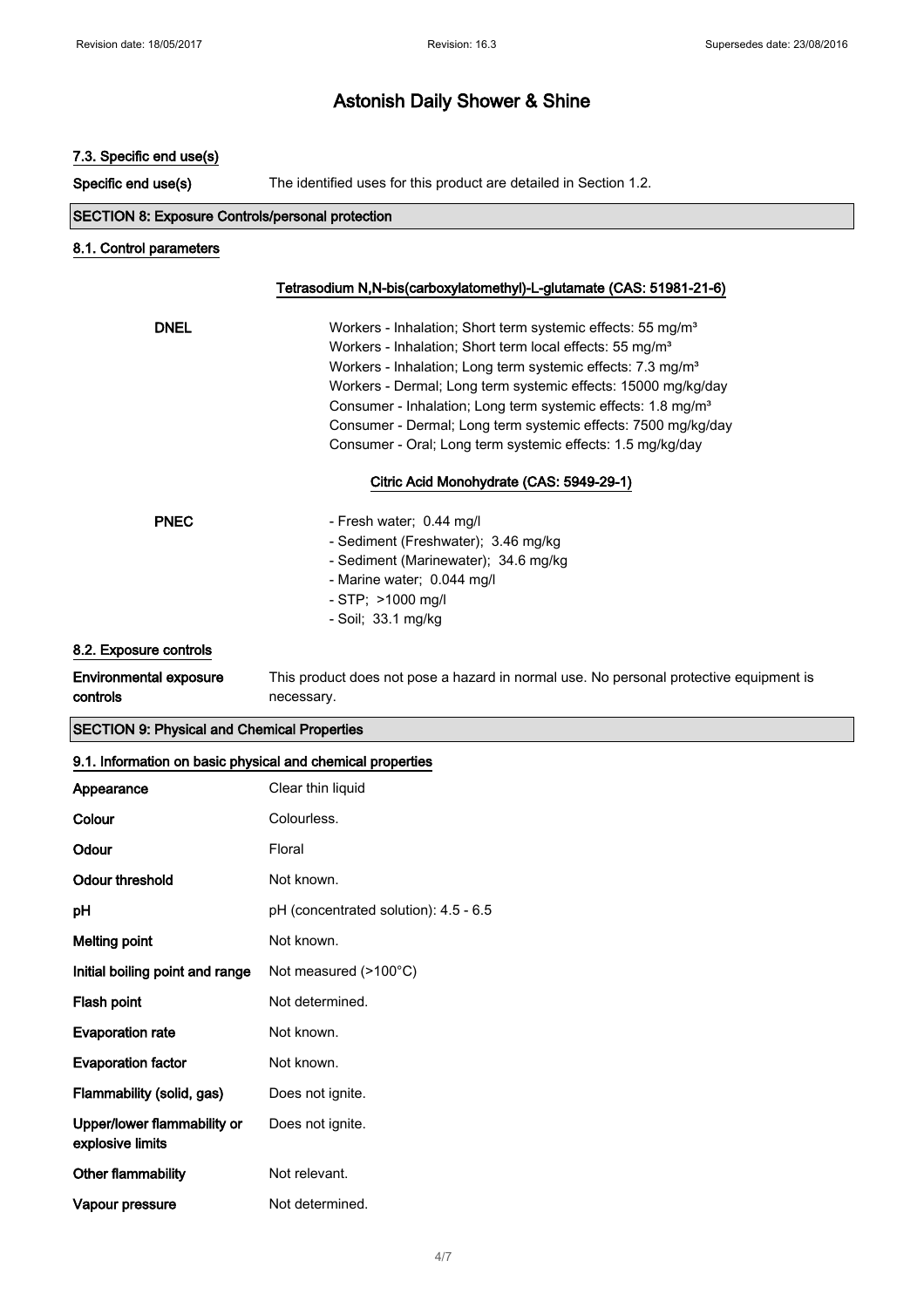| Vapour density                                     | $> 1$ (Air=1)                                                                                                                |
|----------------------------------------------------|------------------------------------------------------------------------------------------------------------------------------|
| <b>Relative density</b>                            | $1.000 - 1.008$ @ 20°C                                                                                                       |
| <b>Bulk density</b>                                | Not relevant.                                                                                                                |
| Solubility(ies)                                    | Soluble in water                                                                                                             |
| <b>Partition coefficient</b>                       | Not known.                                                                                                                   |
| Auto-ignition temperature                          | Not known.                                                                                                                   |
| <b>Decomposition Temperature</b>                   | Not available.                                                                                                               |
| <b>Viscosity</b>                                   | Not determined.                                                                                                              |
| <b>Explosive properties</b>                        | None                                                                                                                         |
| <b>Explosive under the influence</b><br>of a flame | Not considered to be explosive.                                                                                              |
| <b>Oxidising properties</b>                        | Not applicable.                                                                                                              |
| 9.2. Other information                             |                                                                                                                              |
| Other information                                  | None.                                                                                                                        |
| <b>SECTION 10: Stability and reactivity</b>        |                                                                                                                              |
| 10.1. Reactivity                                   |                                                                                                                              |
| Reactivity                                         | No reactivity hazards expected.                                                                                              |
| 10.2. Chemical stability                           |                                                                                                                              |
| <b>Stability</b>                                   | Stable under normal conditions.                                                                                              |
| 10.3. Possibility of hazardous reactions           |                                                                                                                              |
| Possibility of hazardous<br>reactions              | None under normal conditions.                                                                                                |
| 10.4. Conditions to avoid                          |                                                                                                                              |
| <b>Conditions to avoid</b>                         | None known.                                                                                                                  |
| 10.5. Incompatible materials                       |                                                                                                                              |
| Materials to avoid                                 | None known.                                                                                                                  |
| 10.6. Hazardous decomposition products             |                                                                                                                              |
| Hazardous decomposition<br>products                | Carbon oxides.                                                                                                               |
| <b>SECTION 11: Toxicological information</b>       |                                                                                                                              |
| 11.1. Information on toxicological effects         |                                                                                                                              |
| <b>Toxicological effects</b>                       | This mixture has not been tested. Based on the avaliable data of the ingredients the<br>classification criteria are not met. |
| <b>SECTION 12: Ecological Information</b>          |                                                                                                                              |
| 12.1. Toxicity                                     |                                                                                                                              |

Toxicity The mixture has not been tested. Based on the avaliable data of the ingredients the classification criteria are not met.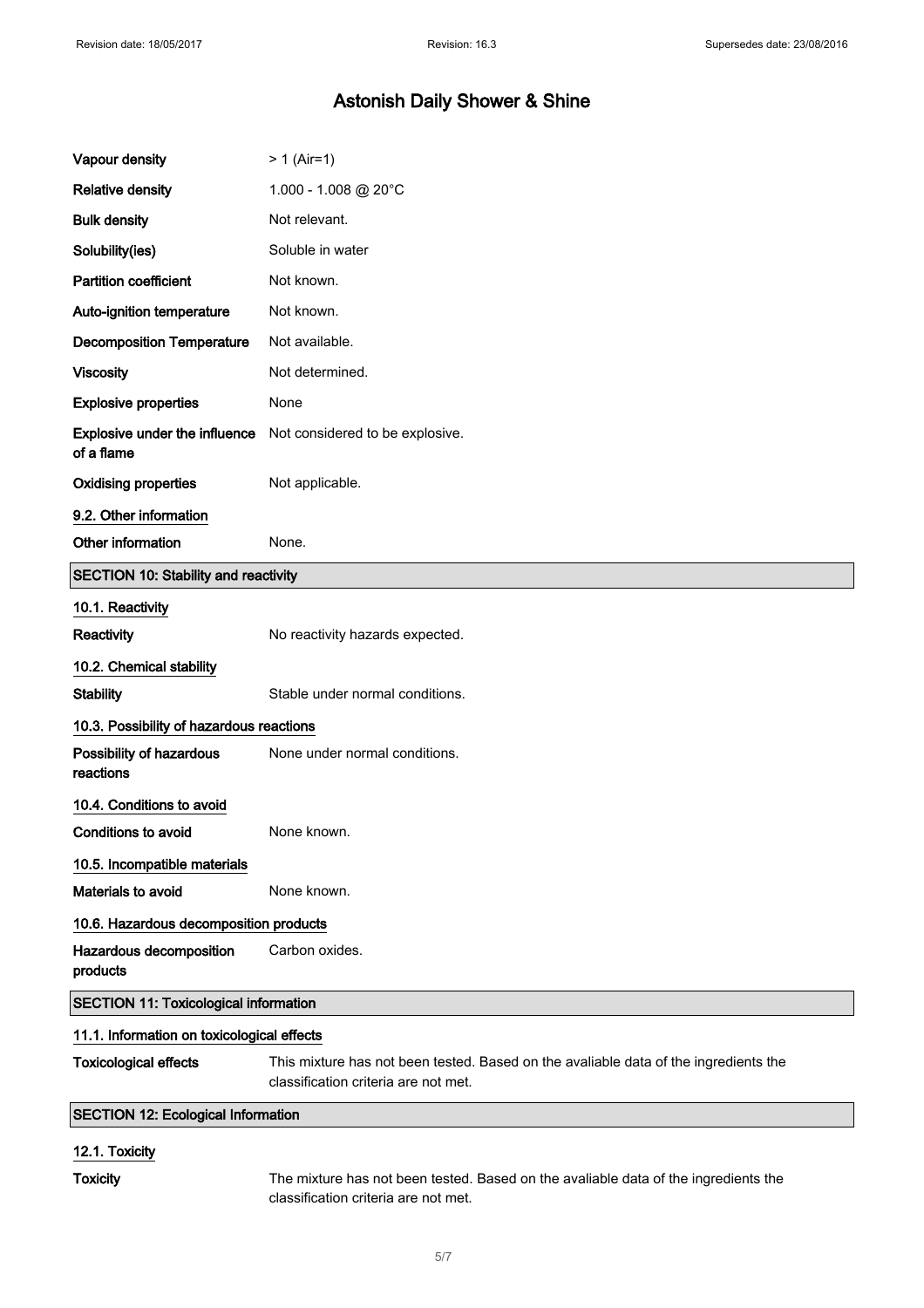# 12.2. Persistence and degradability Persistence and degradability Does not contain any components considered to be persistent. Contains detergents that satisfy the biodegradation requirements of directive 648/2004/EC. 12.3. Bioaccumulative potential Bioaccumulative potential No bio-accumulative potential noted for any component. **Partition coefficient** Not known. 12.4. Mobility in soil Mobility The components of the mixture are readily absorbed into soil and are mobile in water environment. 12.5. Results of PBT and vPvB assessment Results of PBT and vPvB assessment No data available. 12.6. Other adverse effects Other adverse effects Not determined. SECTION 13: Disposal considerations 13.1. Waste treatment methods General information Dispose of according to local regulations. Avoid disposing into drainage systems and into the environment. Dispose of contaminated packaging in the same way as the product itself. Noncontaminated packages may be recycled. SECTION 14: Transport information General Not regulated. 14.1. UN number Not applicable. 14.2. UN proper shipping name Not applicable. 14.3. Transport hazard class(es) Not regulated. 14.4. Packing group Not applicable. 14.5. Environmental hazards Environmentally hazardous substance/marine pollutant No. 14.6. Special precautions for user Not applicable. 14.7. Transport in bulk according to Annex II of MARPOL and the IBC Code Transport in bulk according to Not applicable. Annex II of MARPOL 73/78 and the IBC Code